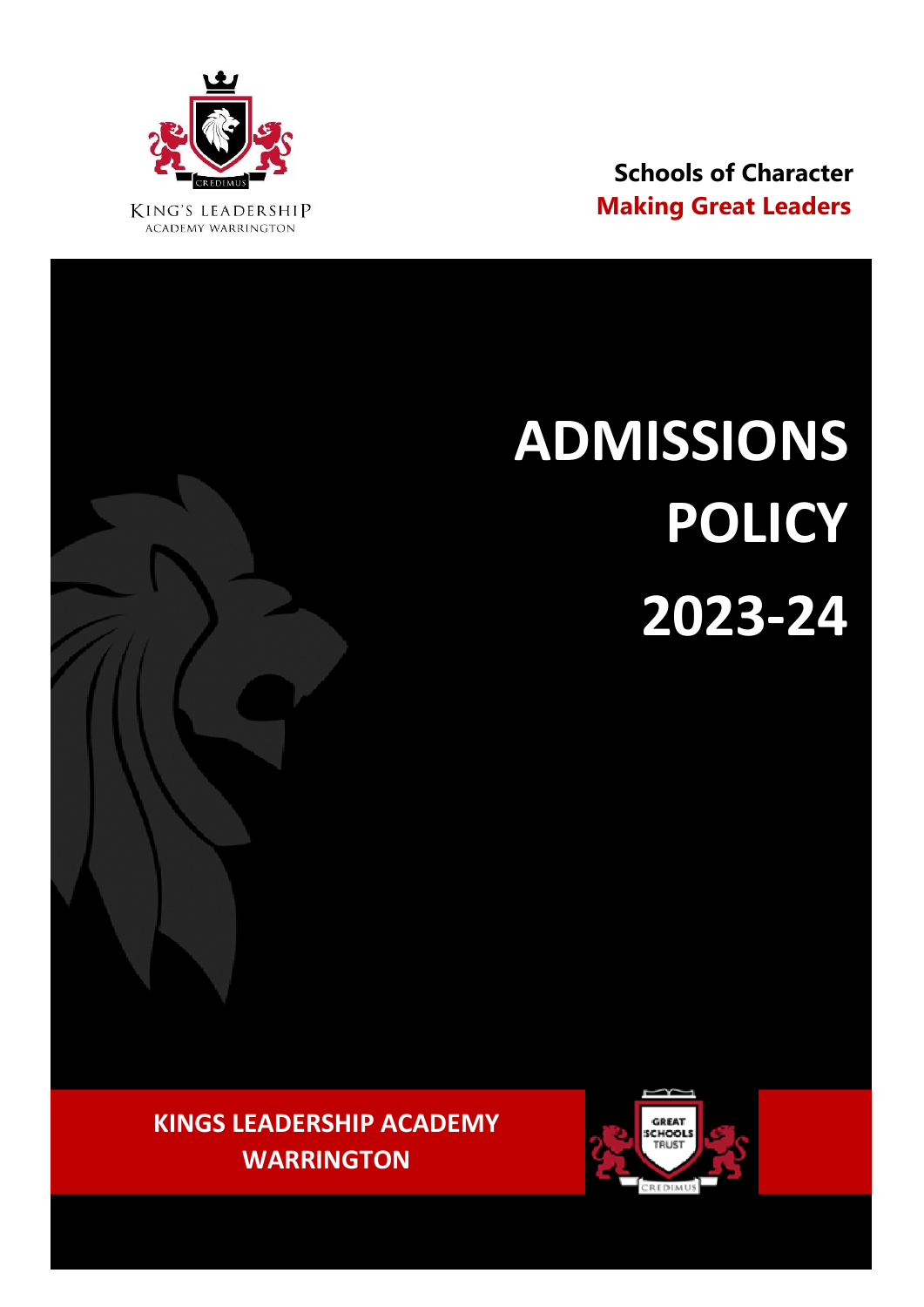

## **Document Control**

| This document has been approved<br>for use within | Kings Leadership Academy Warrington                          |
|---------------------------------------------------|--------------------------------------------------------------|
| This document has been approved<br>by<br>On       | <b>Trust Board</b>                                           |
|                                                   | On 25.02.2022 and recorded in Board minutes on<br>03.03.2022 |
| Date effective from                               | 03.03.2022                                                   |
| Date of next review                               | <b>March 2023</b>                                            |
| <b>Review period</b>                              | Annual                                                       |
| <b>Status</b>                                     | Approved and active                                          |
| Owner                                             | Principal, Mrs K Sharp                                       |
| <b>Version</b>                                    | N/A                                                          |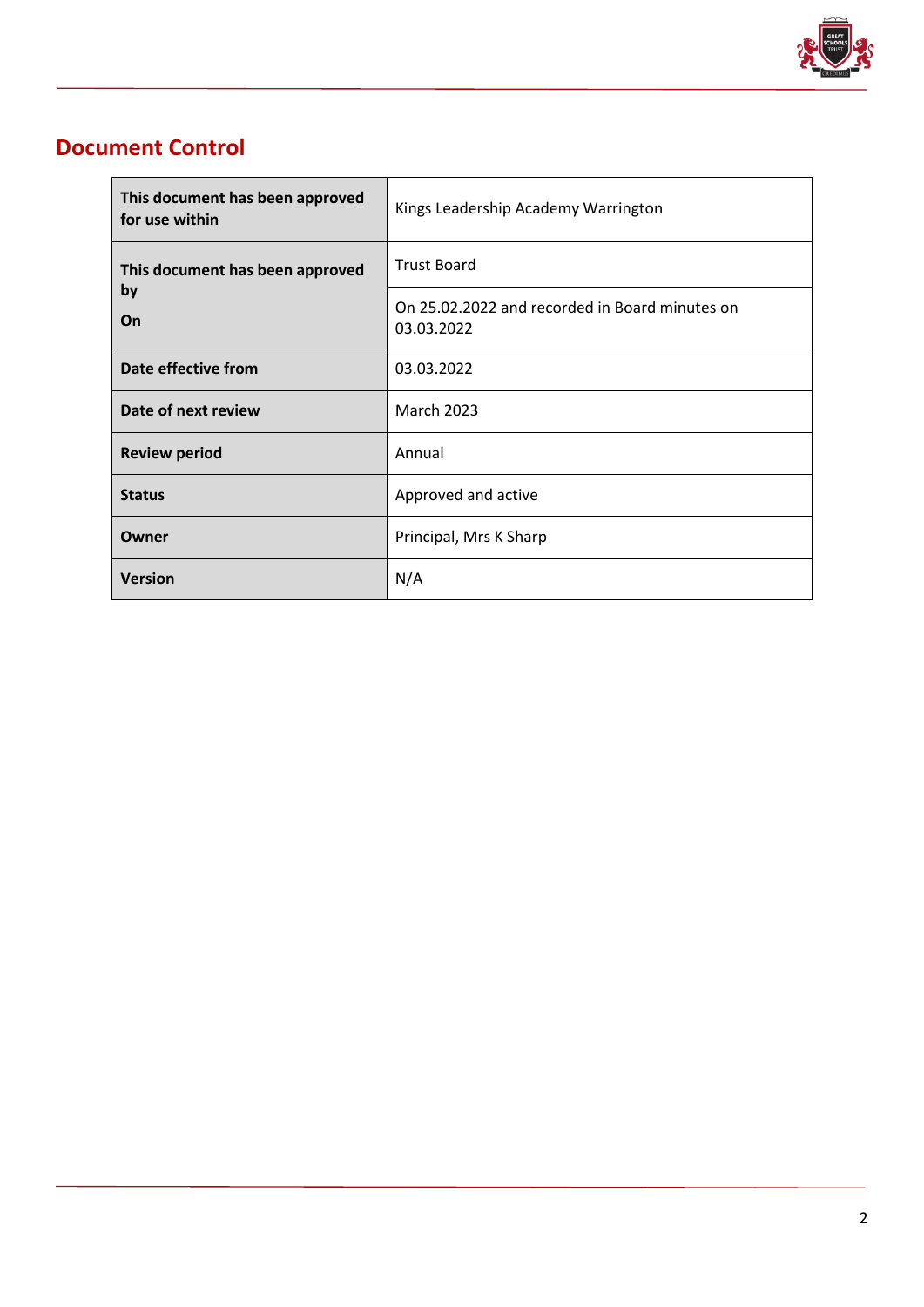

# **Kings Leadership Academy Warrington**

Admissions Policy 2023-24

# **Contents**

| Introduction                                        | 4 |
|-----------------------------------------------------|---|
| Aims                                                | 4 |
| Who is responsible for this policy?                 | 4 |
| <b>Definitions</b>                                  | 4 |
| <b>Process for Applications for Admission</b>       | 5 |
| Planned Admission Number (PAN)                      | 5 |
| Oversubscription Criteria                           | 5 |
| <b>Under Subscription Criteria</b>                  | 6 |
| <b>Waiting List</b>                                 | 6 |
| Schedule for Admissions to Year 7 in September 2023 | 6 |
| <b>Right of Appeal</b>                              | 6 |
| <b>Equality Impact Assessment</b>                   | 7 |
| <b>Race Disparity Audit</b>                         | 7 |
| <b>Monitoring, Evaluation and Review</b>            | 7 |
| <b>Linked Policies</b>                              | 7 |
| <b>Other Related Documents</b>                      | 7 |
| <b>Summary of Changes in this Version</b>           |   |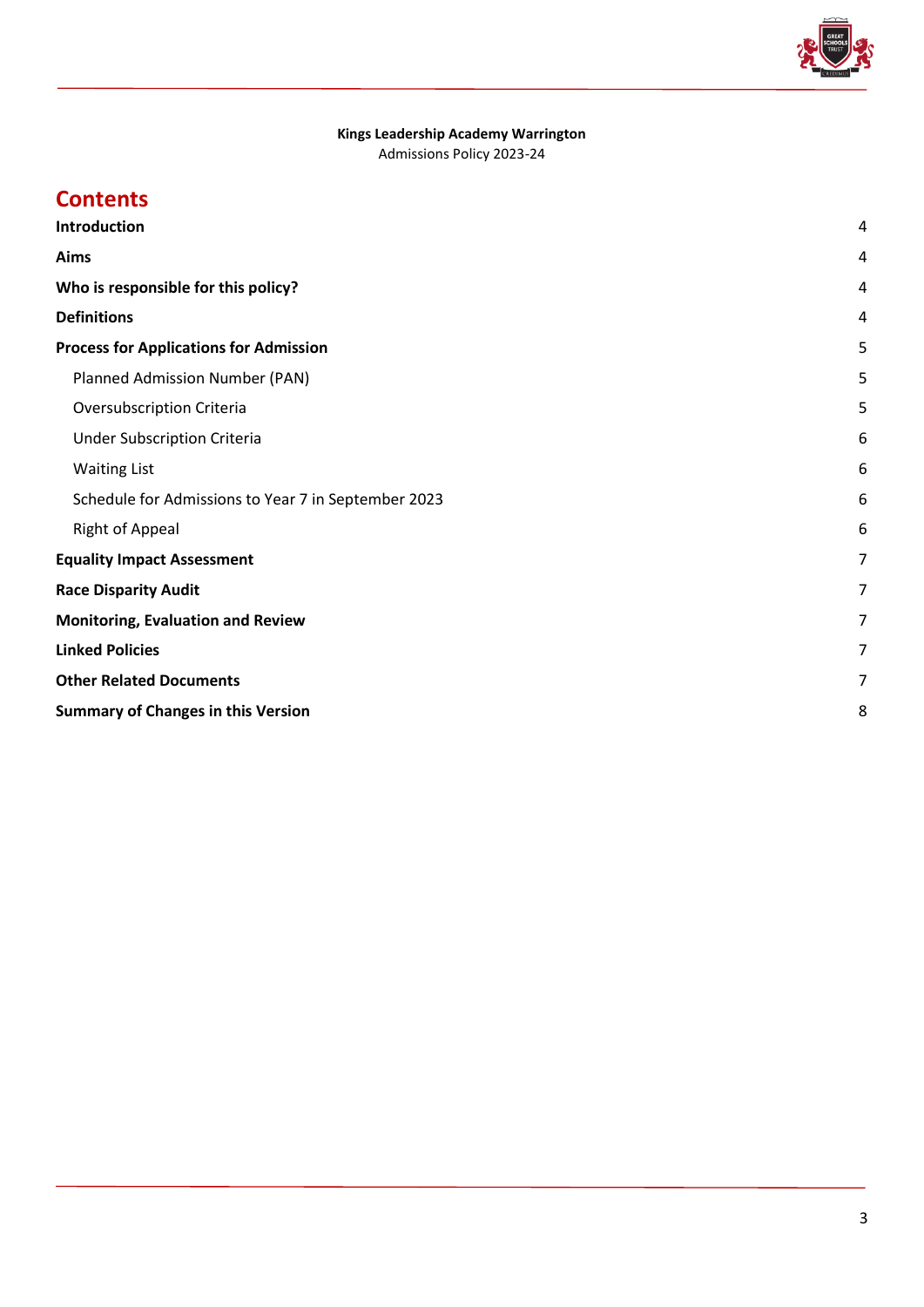

## <span id="page-3-0"></span>**Introduction**

Although King's Leadership Academy Warrington is a 'Free School' it is committed to maintaining its status as a comprehensive school, serving the whole community, with no use of selection in its admission arrangements and policies. In line with this ethos the Academy Trust will provide admission arrangements which are fair and reflect the needs of the whole community which the academy serves.

#### **King's Leadership Academy Warrington Vision**

To develop in each of our students the academic skills, intellectual habits, qualities of character and leadership traits necessary to succeed at all levels and become successful citizens in tomorrow's world.

## <span id="page-3-1"></span>**Aims**

This policy aims to:

- Explain how to apply for a place at the school
- Set out the school's arrangements for allocating places to the pupils who apply
- Explain how to appeal against a decision not to offer your child a place

## <span id="page-3-2"></span>**Who is responsible for this policy?**

The Great Schools Trust, Board of Trustees are responsible for determining the school's Admission Policy. In undertaking this responsibility, Trustees will be guided by the requirements of the law and will conform fully to the national admissions code.

The Board ensures that the academy complies with school admissions legislation requiring local authorities to coordinate admissions arrangements in their area. Co-ordinated admission schemes provide a way to ensure that every parent living in a local authority receives an offer of one, and only one, school place on the same day. We are a member of Warrington Borough Council's Co-ordinated Admissions Scheme. All applications should be made through Warrington Borough Council's on-line admissions system at:

#### [www.warrington.gov.uk/admissions.](http://www.warrington.gov.uk/admissions)

Parents should have regard to the contents of the Secondary Admissions Information Booklet issued by the local authority.

## <span id="page-3-3"></span>**Definitions**

The **normal admissions round** is the period during which parents can apply for state-funded school places at the school's normal point of entry, using the common application form provided by their home local authority.

**Looked after children** are children who, at the time of making an application to a school, are:

- In the care of a local authority, or
- Being provided with accommodation by a local authority in exercise of its social services functions

**Previously looked after children** are children who were looked after, but ceased to be so because they:

- Were adopted under the Adoption Act 1976 or the Adoption and Children Act 2002, or
- Became subject to a child arrangements order, or
- Became subject to a special guardianship order

This includes children who appear to have been in state care outside of England and have ceased to be in state care due to being adopted.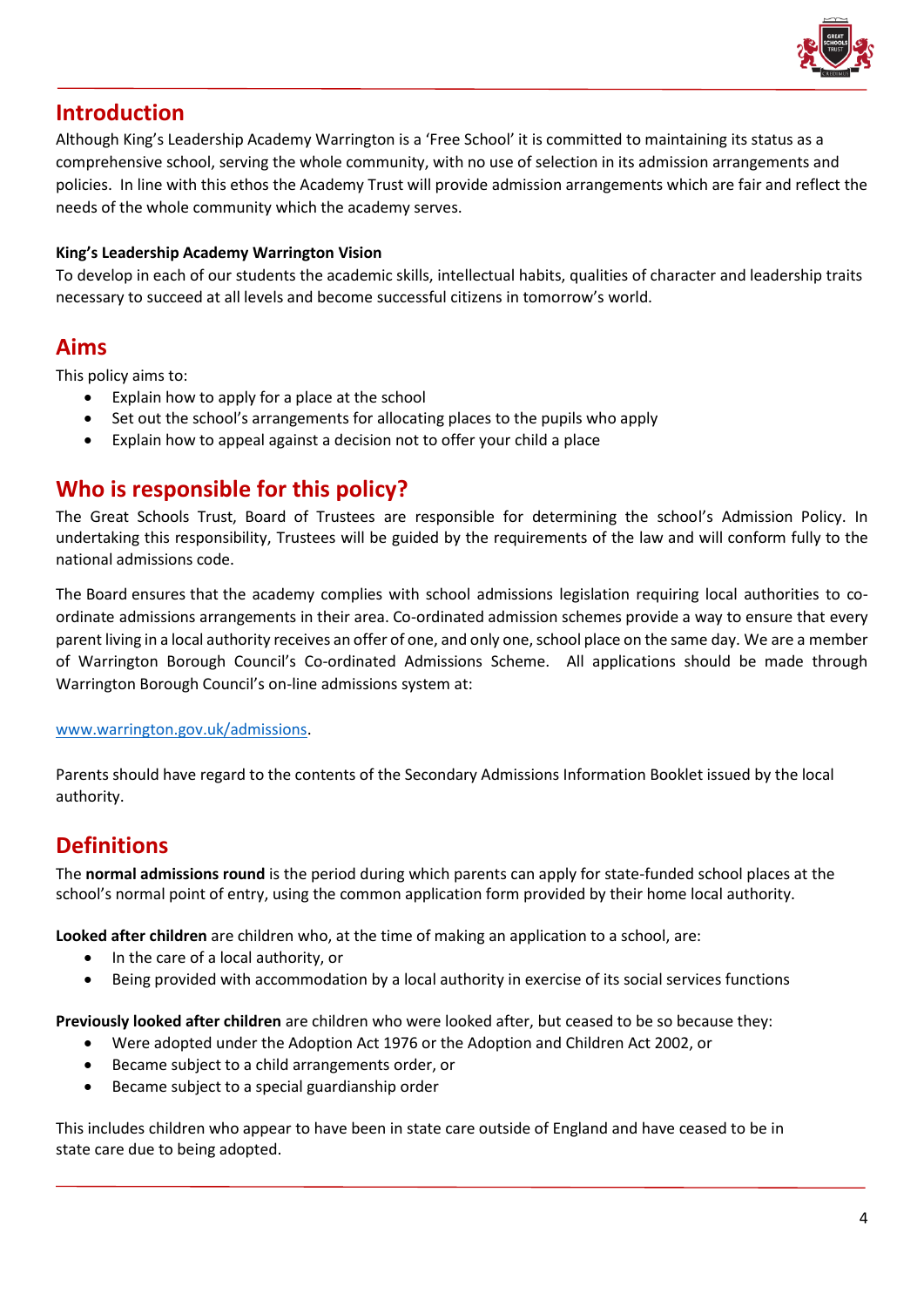

A child reaches **compulsory school age** on the prescribed day following his or her fifth birthday (or on his or her fifth birthday if it falls on a prescribed day). The prescribed days are 31 December, 31 March and 31 August.

## <span id="page-4-0"></span>**Process for Applications for Admission**

Every child admitted to King's Warrington will be entitled to a 1-2-1 meeting with their parent and a member of staff. This takes place in the Spring Term and will ensure that we work together in the best interest of your child's transition. When King's Warrington was set up in 2012 it was always our intention to serve the parents and children of the local community. Since then the academy has become very popular and oversubscribed. In order to fulfil this, promise you will be asked, at your transition meeting, for 3 forms of evidence validating your address within our catchment area. Failure to provide evidence of residency in the local community will result in the withdrawal of your child's place in the academy so that we can be equitable in the application of the distance category in our admissions code. Suitable evidence includes utility bills, council tax bills and bank statements. Mobile phone bills are not acceptable. It is also of importance to note, that the child's primary carer must live at the same location as the child. Children cannot be registered with other family members in order to circumvent the admissions policy. These checks are for the sole purpose of fairness to all children in our catchment area.

# <span id="page-4-1"></span>**Planned Admission Number (PAN)**

The planned admission number for Year 7 in September 2023 will be 120. Please be advised that the academy is a popular choice with competition for places.

## <span id="page-4-2"></span>**Oversubscription Criteria**

Where more applications are received than there are places available, after the admission of pupils with a statement of special educational need naming King's Leadership Academy, applications will be considered in accordance with the school's published oversubscription criteria:

The over subscription criteria are:

- 1. Children in care and children formerly in care (those who have ceased to be in care because they have been adopted, or became subject to a residence order, or a special order).
- 2. Siblings (pupils with elder brothers or sisters already attending the preferred school and expected to continue at the school in the following school year. This includes full, half or step brothers and sisters and foster brothers and sisters who are living at the same address as part of the same family unit).
- 3. Children for whom a particular school is appropriate on genuine medical or social grounds. Such applications will be decided by King's Leadership Academy. (Applications on medical grounds will only be considered under this criterion if they are supported by an attached written statement from a doctor. This must demonstrate that there is a very specific connection between the child's medical need and the school requested).
- 4. Children of current permanent members of staff at King's Leadership Academy Warrington with a minimum of two years' service at the time that the application is made.
- 5. Five places from the 120 will be set aside to be offered as music awards for children with an aptitude for music. Applicants will be subject to an aural skills test which is designed not to discriminate in favour of those who have already had instrumental lessons. The tests will take place during the month of November 2022. The successful applicants will receive a music award at the academy.
- 6. Pupils living nearest to the school measured as a direct distance from the child's permanent place of residence to the site of the new school on Hillock Lane measured using a geographical information address point system based on the local and property gazetteer. This measures straight line distances from the address point of the permanent place of residence, in miles, to the address point of the school.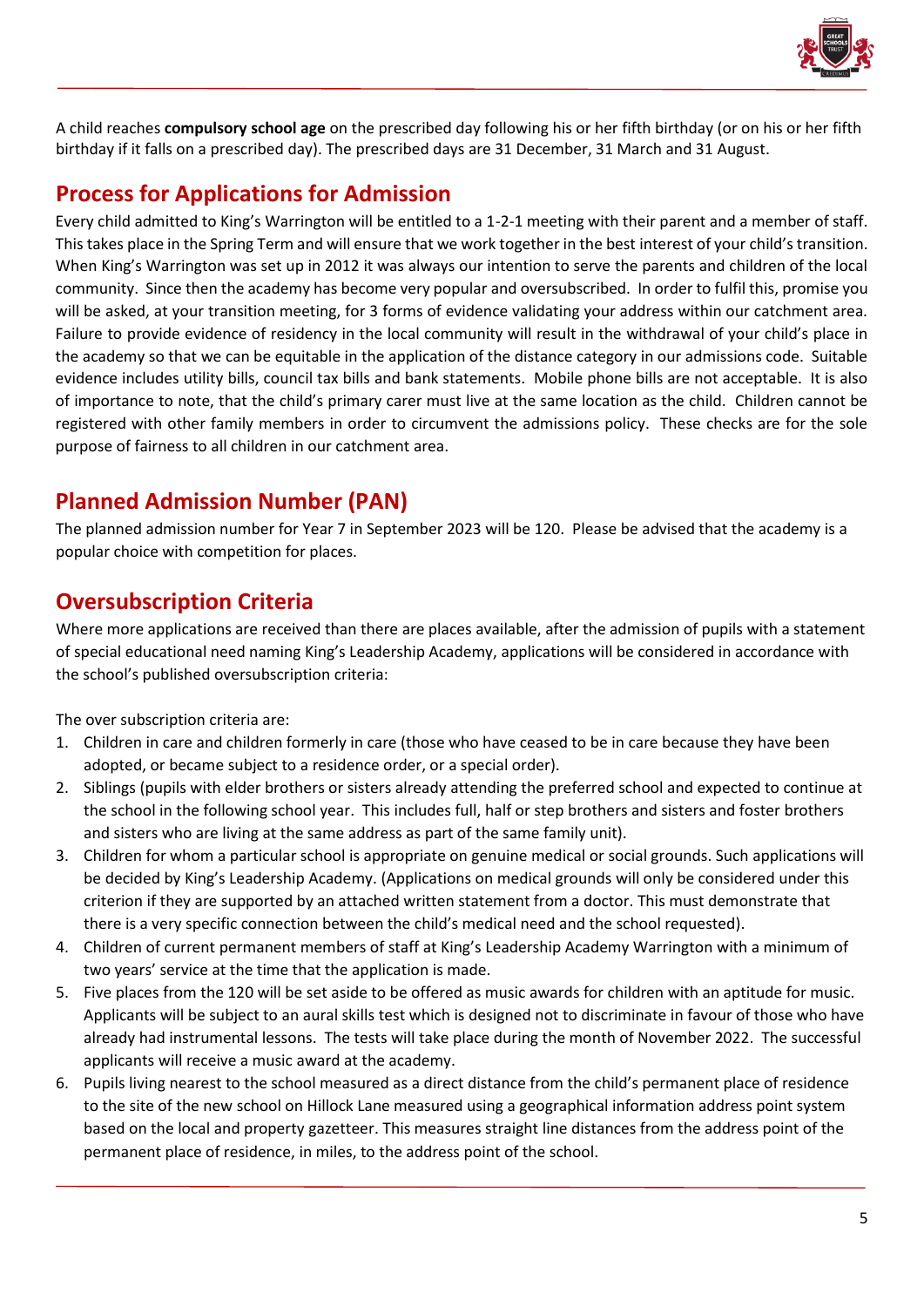

- 7. When the school reaches its published admission number from pupils within one of the categories listed above those pupils to be admitted from within that category will be those whose permanent place of residence is closest to the school as defined in oversubscription criterion 6.
- 8. In relation to children of multiple births, exceptionally it may be necessary to offer places over the published planned admission number. This is to ensure that, as far as possible, siblings (i.e. twins, triplets or children from other multiple births) can attend the same school.

#### <span id="page-5-0"></span>**Under Subscription Criteria**

If the school is undersubscribed within a category, additional offers will be made to children from the other categories until the admission number of 120 is met or all applicants have been offered a place.

#### <span id="page-5-1"></span>**Waiting List**

The school will maintain a waiting list until the end of the first academic term of the year. Places will be allocated using the over-subscription criteria. When a new child is added, the list will be ranked again in line with the oversubscription criteria.

## <span id="page-5-2"></span>**Schedule for Admissions to Year 7 in September 2023**

The timetable for admissions to Year 7 in September 2023 is set out below:

**September 2022** – Information and applications packs are made available for parents by the local authority. **October 2022** – Preference forms are to be submitted to the authority by the given date.

**January 2023** – The authority sends preference forms to the academy and the Governor's Admissions Committee applies the agreed criteria. The academy informs the Local Authority which pupils are to be offered a place. **March 2023** – The Authority advises parents whether their application has been successful and informs unsuccessful parents of their right of appeal.

## <span id="page-5-3"></span>**Right of Appeal**

Parents who are not offered a place for their child have the right of appeal to an independent panel. The Appeals process will be conducted by the Local Authority. Parents wishing to appeal should write to School Admissions at Warrington Borough Council or email [schooladmissions@warrington.gov.uk](mailto:schooladmissions@warrington.gov.uk) within 21 days of the date of the notification of decision. Should an appeal be unsuccessful, the Governing Body will not consider further applications from the parents within the same academic year unless there have been significant and material changes in their circumstances.

This information is published by the governors in accordance with the relevant sections of the School and Standards Framework Act 1998 as amended by the Education Act 2002.

The appeals timetable is set out as follows:

- Appeals are expected to be lodged on or before 24<sup>th</sup> March 2023.
- All on time appeal requests will be heard during April and May.
- Appellants will receive at least ten school days' notice of their appeal hearing.
- It is expected that all additional evidence in relation to an appeal is submitted five days before the date of the appeal. This is to try and ensure that all parties have time to consider the additional evidence.
- Decision letters will be sent to appellants and the school up to five days after the appeal. For 'batch' appeals in relation to the normal rounds of admission, it will be five days after the final appeal for the school is heard.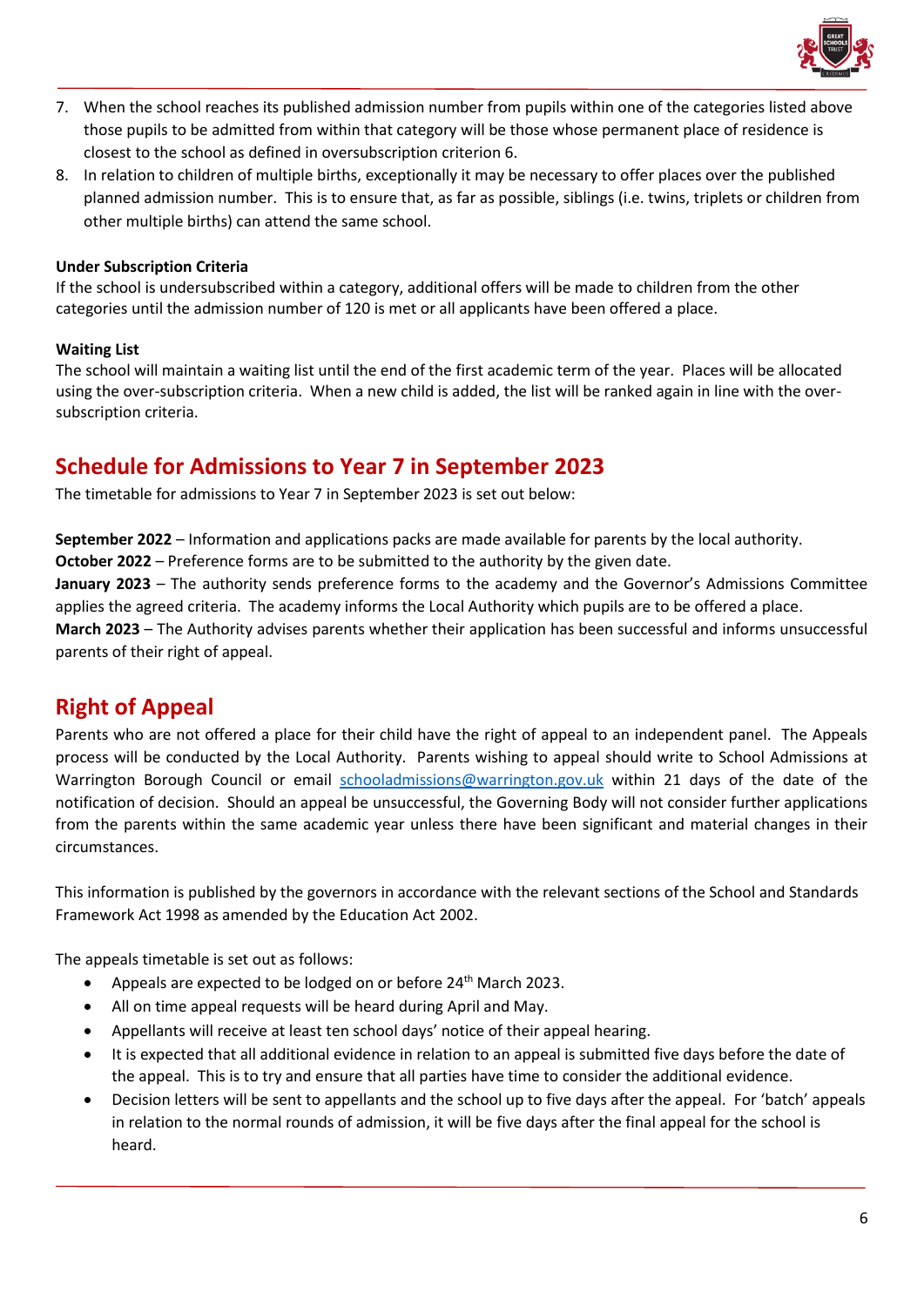

## **How to make an In-Year application**

Applications outside the normal admissions round ("in-year admissions") are made using the local authority 'In-Year' application form which must be returned to the local authority. If more applications are received than there are places available then all applications on the waiting list will be ranked in accordance with the over subscription criteria.

## <span id="page-6-0"></span>**Equality Impact Assessment**

Under the Equality Act 2010 we have a duty not to discriminate against people on the basis of their age, disability, gender, gender identity, pregnancy or maternity, race, religion or belief and sexual orientation.

This policy has been equality impact assessed and we believe that it is in line with the Equality Act 2010 as it is fair, it does not prioritise or disadvantage any pupil and it helps to promote equality at this school.

## <span id="page-6-1"></span>**Race Disparity Audit**

We acknowledge the findings of the Race Disparity Audit that clearly shows how people of different ethnicities are treated across the public services of health, education, employment and the criminal justice system.

The educational section of the audit that covers: differences by region; attainment and economic disadvantage; exclusions and abuse; and destinations, has a significant importance for the strategic planning of this school.

## <span id="page-6-2"></span>**Monitoring, Evaluation and Review**

This policy will be reviewed annually by the Principal and submitted to the Trust Board for approval. The Trust will ensure that the schools nominated Local Authority admissions department also receives a copy of the policy by their set deadlines.

Whenever changes to admission arrangements are proposed (except where the change is an increase to the agreed admission number), the Trust Board will publicly consult on these changes. If nothing changes, it will publicly consult on the school's admission arrangements at least once every 7 years.

## <span id="page-6-3"></span>**Linked Policies**

- Safeguarding Policy
- **Equality and Diversity Policy**

## <span id="page-6-4"></span>**Other Related Documents**

This policy is based on the following advice from the Department for Education (DfE):

- [School Admission Appeals Code](https://www.gov.uk/government/publications/school-admissions-appeals-code)
- [School Admissions Code 2021](https://www.gov.uk/government/publications/school-admissions-code--2)

As an academy, the school is required by its funding agreement to comply with these codes, and with the law relating to admissions as set out in th[e School Standards and Framework Act 1998.](http://www.legislation.gov.uk/ukpga/1998/31/contents)

This policy complies with our Funding Agreement and Articles of Association.

#### **In addition, the following documentation is also related to this policy:**